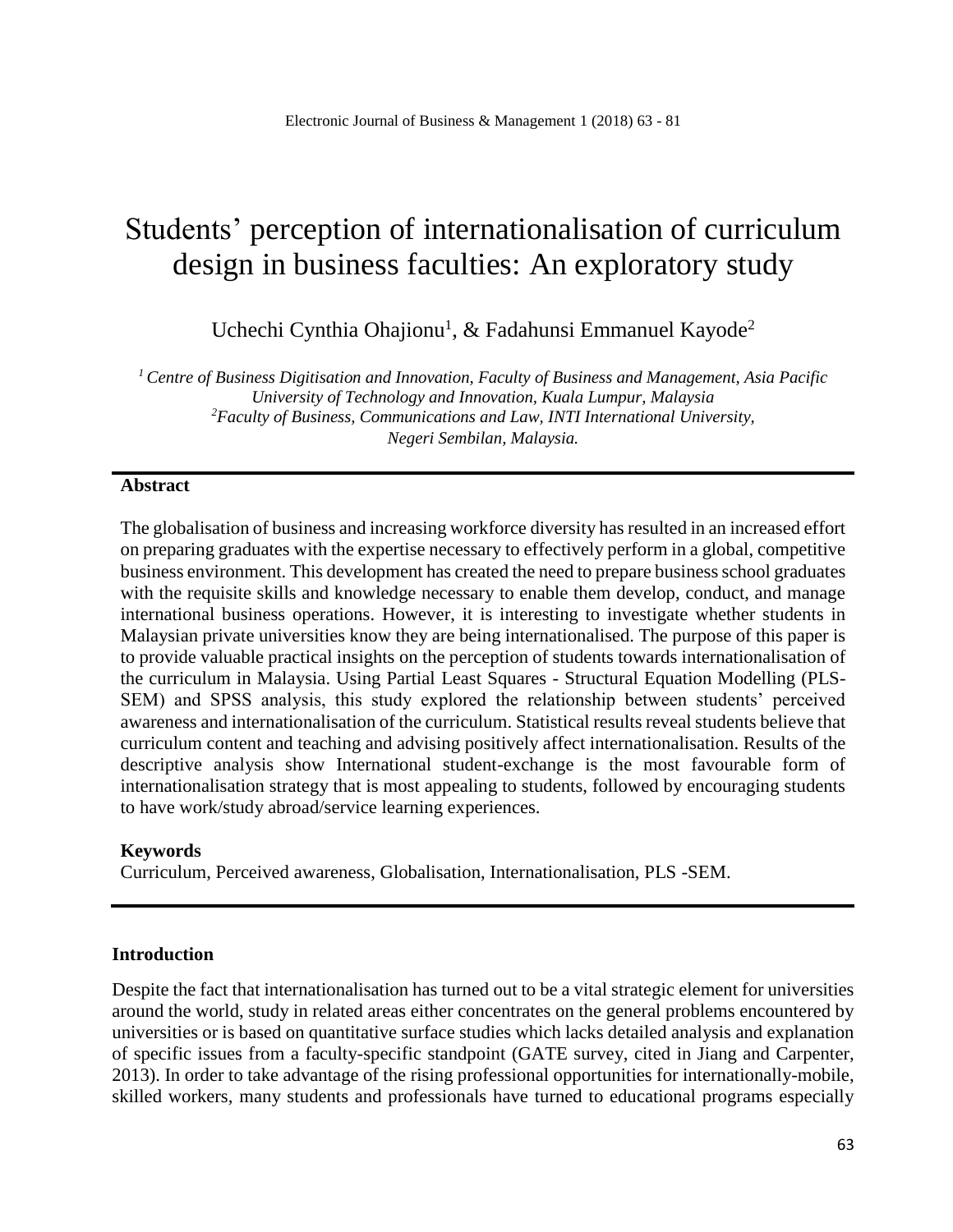MBA programs to acquire the needed skills, experience and knowledge necessary to succeed as expatriates (Kenny, 2012). In reaction to these developments, universities and business schools have amended their curricula by highlighting cross-cultural skills and capabilities favourable to international mobility (Randolph, 2011; Martin *et al.,* 2011). Universities introduced minor changes to business programs when what many professionals want is a fundamental re-orientation of requirements, core curricula and supporting extra-curricular activities (AACSB International, 2011). Graduates who have international experience are very much employable because they have demonstrated initiative, drive, resilience and inter-cultural tendencies as well as language skills to thrive in a global work environment. Esmail and Foster (1999) found there has been an increase in the number of university students all over the world who are taking courses and earn degrees with an international theme, or those trying to gain valuable international experience during their academic and this pattern shows no sign of stopping. There is very little disagreement as to the importance of the global dimension in business education today, but many business schools have found it difficult to integrate (such a dimension) into their curricula (Buch and Rhoda, 1995). Internationalisation therefore has become a key strategic element for universities around the world (Maringe, 2009), especially as international businesses are more and more recruiting globally.

In Malaysia, the long-term goal of the government is to make the country a regional center of excellence in education (MoHE, 2011). This has led to a significant growth in the Malaysian higher education sector as a result of efforts taken by the Ministry of Education to boost the education industry. This growth could be seen in the increase in students' enrolment, increase in the number of higher education institutions as well as increase in government spending in promoting education (Ariffin *et al.,* 2008). Currently, Malaysia is the world's 11th largest exporter of educational services (Economic Transformation Programme Malaysia, 2012). In 2013, students' enrolment in higher institutions of learning in Malaysia was 1,134,134 students. Out of this number, 100,000 are international students studying at 20 public universities, 33 private universities and university colleges, 6 foreign university branch campuses, 22 polytechnics, 37 community colleges and about 500 private colleges in the country (MOHE, 2013). It has been estimated that each international student spends an average of RM30, 000 or US\$10,000 on tuition fees and living expenses per year. Based on this estimated value, Malaysia is projected to make an annual income of RM60 billion or US\$20 billion by 2020 when the total number of international students is targeted to be 200,000 (ETP Malaysia, 2013).

Undoubtedly, students are the main stakeholders in international education and their perceptions and attitude towards the internationalised learning environment is crucial. (Vanessa and Ian, 2014). However, few empirical studies attempt to examine whether universities genuinely offer an internationalised learning environment. To do so, would mean exploring the perceptions of stakeholders such as students, the department, institution, employers, funding bodies, quality agencies and compilers of league tables (Knight, 2003). This study fills the gap by investigating whether students in Malaysian private universities know that they are being internationalized. It also provides valuable practical insights on the perception of students towards internationalisation of the curriculum in Malaysia in order to recommend effective ways of developing new modules that are truly internationally-focused. Besides, this study adds significant value to the academics because it will fill a vital gap that is lacking in the existing literature i.e. knowledge on the current practices of internationalisation of the curriculum in Malaysia.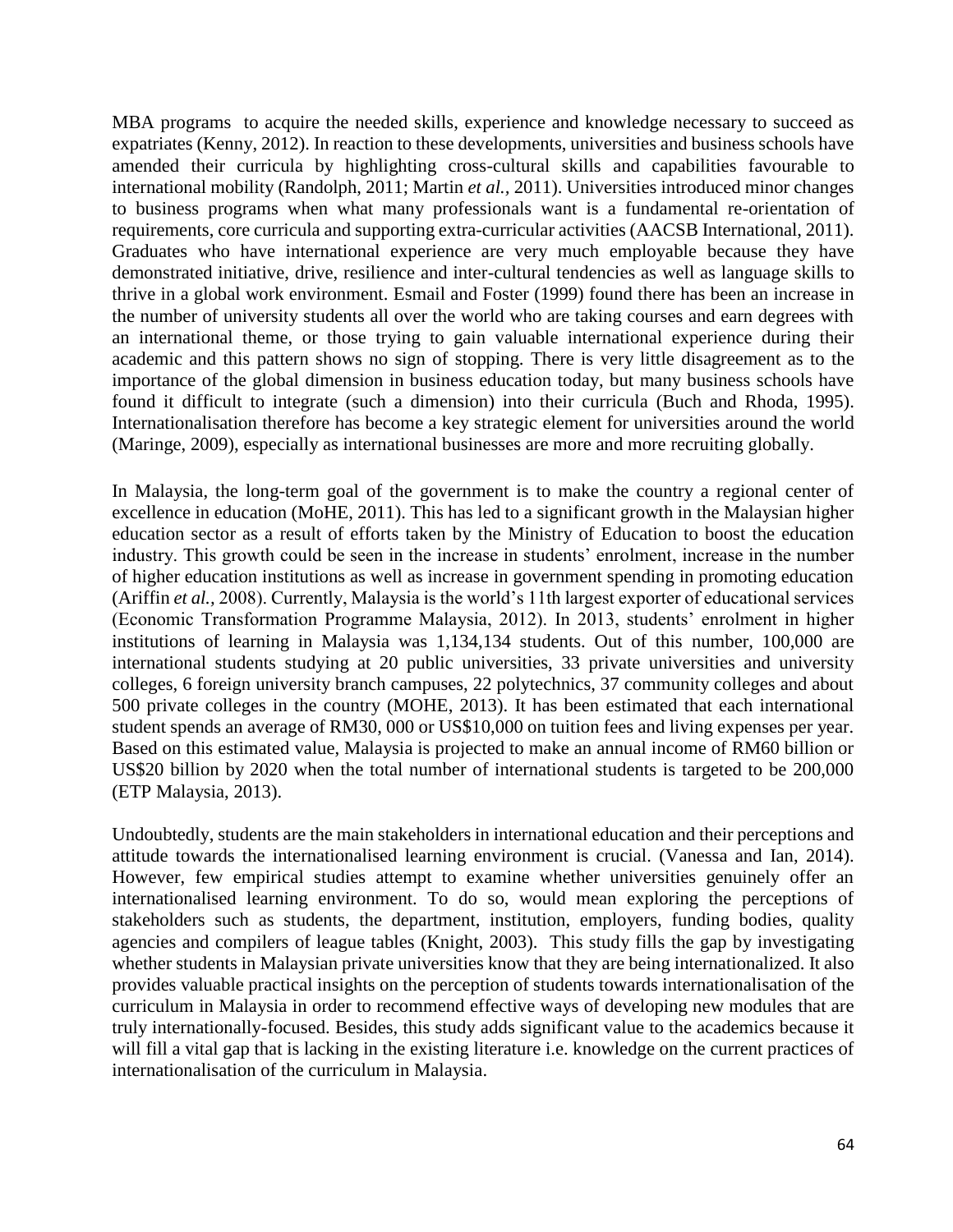Hence, the significance of this research lies not only in the practical insights it will provide to guide higher education providers in internationalising their curriculum, but also in the knowledge gap it will fill. This paper provides an overview of internationalisation of higher education in general and business programmes in particular. In doing so, it looks at two key research questions:

- RQ1: What is the relationship between curriculum content, teaching and advising and students' perceived awareness on internationalisation of the curriculum in Malaysian private universities?
- RQ2: How can best practices in introducing internationalisation elements into the curriculum be identified?

# **Literature Review**

# *Defining Internationalisation*

The purpose of Internationalising the curriculum is to stimulate international perspectives as well as inter-cultural competence in students even though discussions about internationalised curriculum most often end up concentrating on international student-exchange and global mobility (Woodley, *et al*., 2010). For many years now, universities around the world have been trying to internationalise, but the emphasis has been on boosting the mobility of students and collaborative research (Green and Mertova, 2011). The current interest in internationalising the curriculum for international citizenship has led to increased heights of concern (Clifford and Montgomery, 2011). Simply increasing the number of international students on campus and adding to the number of offshore programs is in itself not enough to constitute internationalisation in the institutions of higher education [\(Vincent-Lancrin, 2005\)](http://www.emeraldinsight.com/journals.htm?issn=0968-4883&volume=20&issue=3&articleid=17042029&show=html#idb86). Internationalisation now involves students "obtaining global perspectives, an understanding of the social and cultural construction of knowledge and being prepared to perform in international and multi-cultural contexts" [\(Absalom and Vadura,](http://www.emeraldinsight.com/journals.htm?issn=0968-4883&volume=20&issue=3&articleid=17042029&show=html#idb1)  [2006;](http://www.emeraldinsight.com/journals.htm?issn=0968-4883&volume=20&issue=3&articleid=17042029&show=html#idb1) [Knight, 2007\)](http://www.emeraldinsight.com/journals.htm?issn=0968-4883&volume=20&issue=3&articleid=17042029&show=html#idb40). The increase of internationalisation is likewise perceived as a positive force for curriculum relevance, reform and renewal leading to pedagogy and processes that are more inclusive of both local and international student needs [\(Rizvi, 2004\)](http://www.emeraldinsight.com/journals.htm?issn=0968-4883&volume=20&issue=3&articleid=17042029&show=html#idb68). Paul *et al.,* (2000), found the introduction of international and inter-cultural components into the core curriculum could influence the content and even goals of university education over a longer period of time and for a larger number of students and be more effective than mere student mobility. An internationalised curriculum is globally positioned in terms of content and resources. It aims to get students ready for work and life in an international setting. Knight, (1993) defined Internationalisation as the process of incorporating an international element into the research, teaching and services function of higher education. A more appropriate description is that of IDP Education Australia cited in Leask (1999) which defined internationalisation as the curricula with an international dimension in content, targeted at preparing students for performing (professionally and socially) in an international and multi-cultural context, and intended for domestic students as well as foreign students.

# **Internationalisation of the Curriculum**

Apparently, many factors impact internationalisation of the curriculum, although the list of factors reviewed in this paper are not exhaustive. The factors presented below were based on the findings from the literature review. Three factors (independent variables) were discussed; these include curriculum content, teaching & advising and perceived awareness while internationalisation stands as the dependent variable.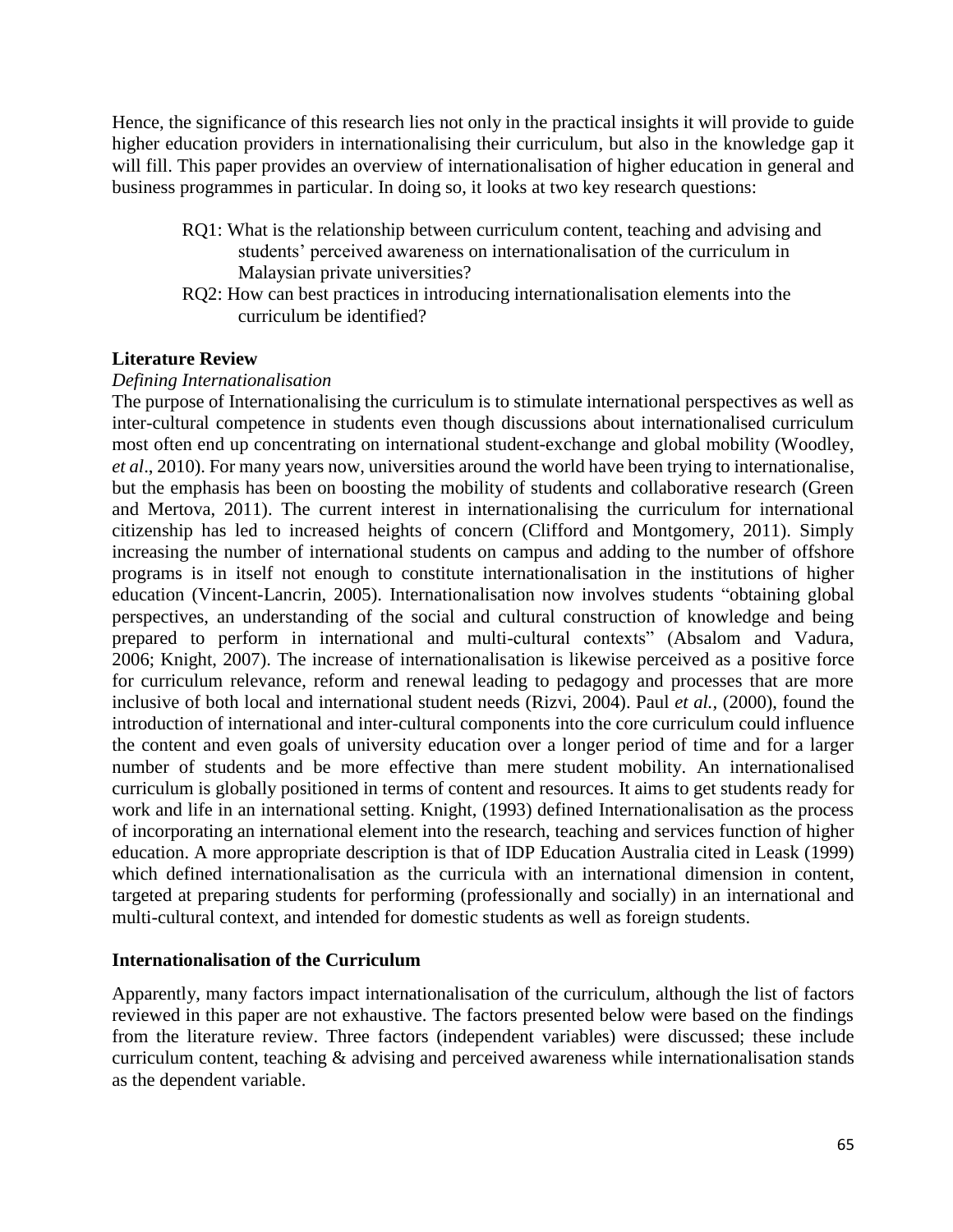#### *Curriculum content*

A programme of study is not international unless international case studies and examples are used in teaching (Raimond and Halliburton, 1995). Past study has shown that learning is an outcome of teaching that results in a lasting change in a student and subsequently how that student perceives the world and responds to it (Alexander *et al.,* 2009). Raimond and Halliburton (1995) found a programme of study is not international, unless international case studies and examples are used in teaching. In seeking to internationalise the curriculum, there is the need to highlight relevant curriculum that addresses how students from different nationalities and economic backgrounds respond to the world (Mazzarol and Soutar, 2002).

# *Teaching & Advising*

One of the most significant elements in internationalisation is staff development (Leask (1999). Teaching is a core activity of a university (Athiyaman, 2001) and is central to a student's university experience (Hill *et al.,* 2003). According to Newmann (1993), teacher competence influences the extent to which students benefit from instruction. Previous study has revealed that teacher efficacy positively influences teachers' engagement in professional learning activities and consequently enriches the quality of the instruction (Geijsel *et al.,* 2009; Goddard *et al.,* 2000; Wheatley, 2002). Another study discovered that lecturers with skills and ability to inspire students can create an "involvement stimulating college" that encourages the best environment for student learning (Vermeulen and Schmidt, 2008). Kwok *et al.,* (1995) identified faculty internationalisation as a core prerequisite for curriculum internationalization. The authors posit that without faculty interest and knowledge about international business, an international curriculum is unlikely to result.

# *The Mediating Role of Perceived Awareness*

Students' perceptions of their learning and teaching experiences affect their attitudes toward education and educators (Ferreira and Santoso, 2008). Research uncovered that students' perceptions impact on learning outcomes more than the actual teaching method. Shiel (2009) believed students need to demonstrate an awareness of the global context of the discipline and/or professional area because those students with an internationalised education are students who are aware of the global world. This is because self-awareness is closely and inextricably linked to the development of an understanding of difference. Therefore, the following hypothesis is proposed;

> H1: Perceived awareness mediates the relationship between curriculum content and internationalisation.

Teacher competence influences the extent to which students benefit from instruction (Newmann, 1993). Students are a primary stakeholder in international education and their perceptions and attitude towards the internationalised learning environment are crucial. Their perceptions and attitude could help the university's teaching staff to identify and put emphasis on specific attributes in the internationalised learning environments that are unique to each campus (Vanessa & Ian, 2014). Hence the following hypothesis;

> H2: Perceived awareness mediates the relationship between teaching and advising and internationalisation.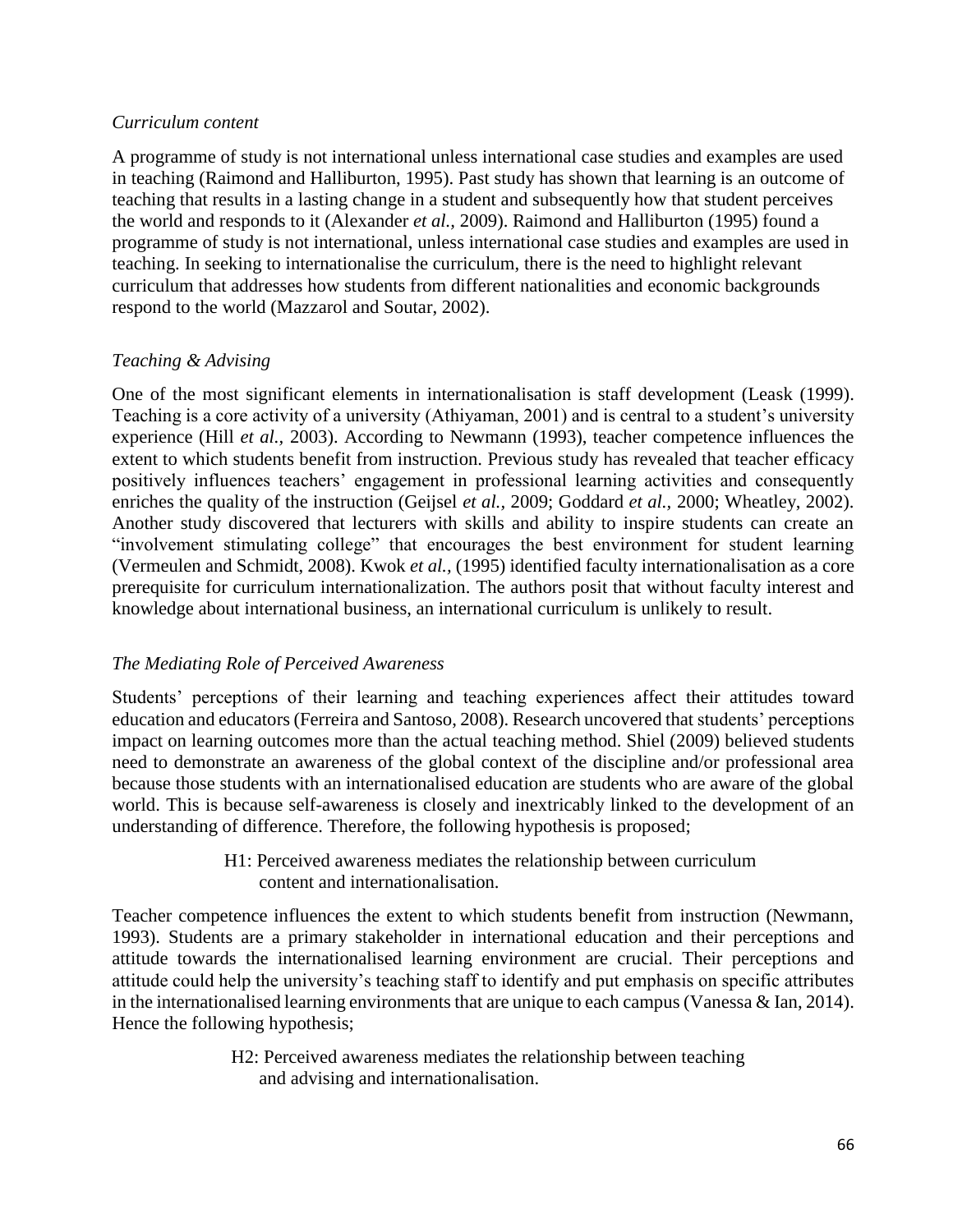Drawing from the literature reviewed, the authors propose the perceived awareness variable as a mediating variable in the two above-mentioned relationships.



 *Figure 1. Research model and hypotheses*

# **Methodology**

# *Sample and data collection*

A survey was self-administered to a convenience sample of final year undergraduate students, MBA and PhD students undertaking business courses in private universities in Malaysia. A total of 364 completed questionnaires were collected. The constructs used in this study were adapted from previous studies and measured by multiple item five-point Likert-type scales with 1 for 'strongly disagree'; 2 for 'disagree'; 3 for 'neutral'; 4 for 'agree'; and 5 for 'strongly agree'.

| Demographics             | Classification | Frequency | %        |
|--------------------------|----------------|-----------|----------|
| Gender                   | Male           | 198       | 54.4     |
|                          | Female         | 165       | 45.3     |
| Age                      | 18-24          | 221       | 60.7     |
|                          | $25 - 30$      | 136       | 37.4     |
|                          | 31-40          | 7         | 1.9      |
|                          | 50 and above   | 0         | $\theta$ |
| Ethnicity                | Local          | 214       | 58.8     |
|                          | International  | 150       | 41.2     |
| <b>Educational Level</b> | Undergraduate  | 216       | 59.3     |
|                          | <b>MBA</b>     | 143       | 39.3     |
|                          | PhD            | 5         | 1.4      |
| <b>Marital Status</b>    | Single         | 354       | 97.3     |
|                          | Married        | 10        | 2.7      |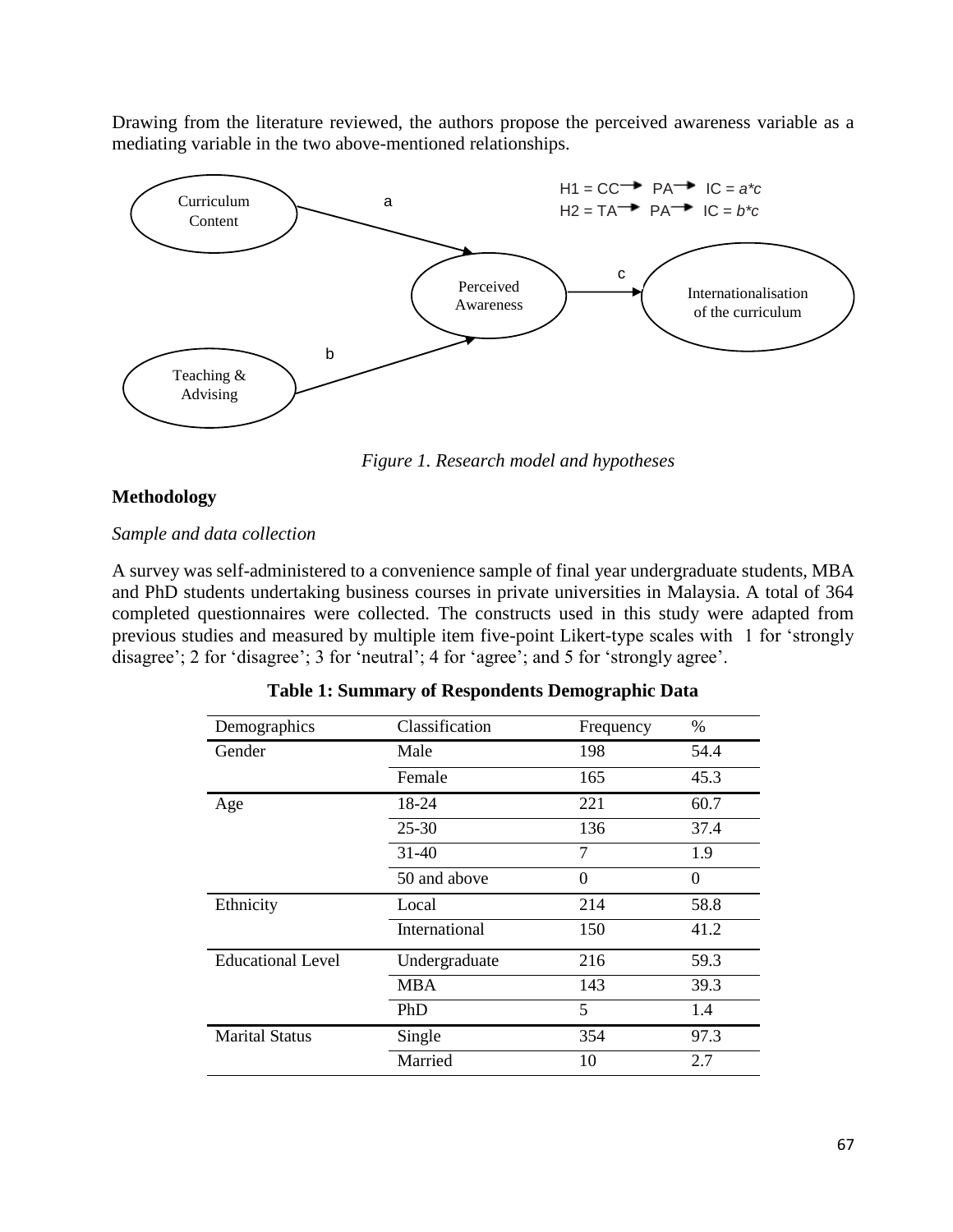From the results in Table 1, the gender of the respondents shows a remarkable composition. The results showed that 198 male, representing 54.4% and 165 female, representing 45.3% participated in the survey. The largest group was in the 18-24 age group (60.7%) and the largest part were single (97.3%). 58.8% of the respondents were local students while 41.2% were international students. In terms of the educational level, about 59.3% were final year undergraduate students, MBA students made up 39.3% and 1.4% PhD students.

# **Data Analysis**

The research model for this study has been tested using Partial Least Squares (PLS), a variancebased structural equation modeling (Reinartz, Haenlein, & Henseler, 2009). PLS method appears to be the most suitable for this study because it simultaneously permits calculation of the reliability and validity of the measures of theoretical constructs (outer or measurement model) as well as the estimation of the relationships between these constructs (inner or structural model) (Barroso, Cepeda, & Roldán, 2010). Also PLS concentrates on the prediction of dependent variables (Roldán and Sánchez-Franco, 2012). This study was carried out with the use of SmartPLS 3.0. (v.3.1.2) software (Ringle *et al.,* 2014) and SPSS software was used for the descriptive analysis.

# **Results**

# Measurement model

In PLS, the evaluation of the reflective measurement models examine the individual item reliability, construct reliability, convergent validity, and discriminant validity (Hair, Sarstedt, Ringle, & Mena, 2012). The individual item reliability is considered suitable when an item has a factor loading that is greater than 0.708 for its construct (Hair *et al.,* 2014).

# **Table 2: Total sample measurement model for the first order factors and second-order factors**

| Construct/dimension/indicator                                                                                                   | Loading | Composite<br>Reliability | <b>AVE</b> | Cronbach's<br>α |
|---------------------------------------------------------------------------------------------------------------------------------|---------|--------------------------|------------|-----------------|
| Curriculum Content                                                                                                              |         | 0.820                    | 0.617      | 0.766           |
| CC1: My major curricula is teaching me adequately<br>about the world                                                            | 0.969   |                          |            |                 |
| CC2: If the university offers it, I will be interested in<br>knowledge about different parts of the world without<br>extra cost | 0.803   |                          |            |                 |
| CC3: My general education courses are adequately<br>teaching me about the world                                                 | 0.734   |                          |            |                 |
| Teaching & Advising                                                                                                             |         | 0.900                    | 0.750      | 0.833           |
| TA1: Lecturers in my faculty talk about<br>internationalization in class                                                        | 0.879   |                          |            |                 |
| TA2: Lecturers share international opportunities with<br>me                                                                     | 0.881   |                          |            |                 |
| TA3: There is regular communication about<br>internationalisation opportunities at my university                                | 0.827   |                          |            |                 |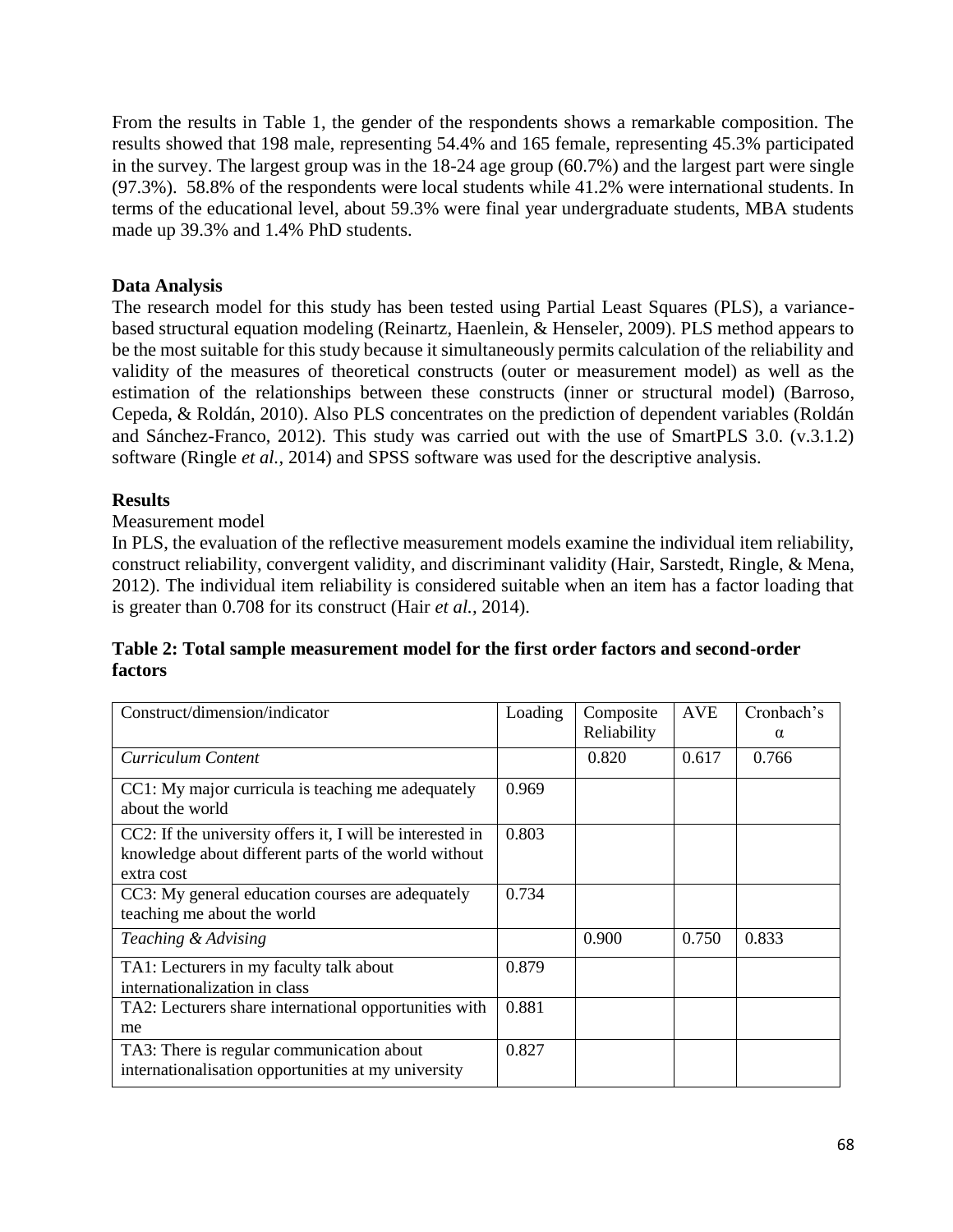| Perceived Awareness                                  |       | 0.942 | 0.845 | 0.908 |
|------------------------------------------------------|-------|-------|-------|-------|
| PA1: I need global knowledge, skills and             | 0.927 |       |       |       |
| experiences                                          |       |       |       |       |
| PA2: I know where to go on campus to discuss         | 0.949 |       |       |       |
| international processes and opportunities            |       |       |       |       |
| PA3: I know about the university's certificates with | 0.862 |       |       |       |
| international focus                                  |       |       |       |       |
| Internationalisation of the Curriculum               |       | 0.916 | 0.783 | 0.870 |
| ICD1: Interested in at least one aspect of           | 0.867 |       |       |       |
| internationalization                                 |       |       |       |       |
| ICD2: Interested in taking courses that include      | 0.883 |       |       |       |
| international knowledge and experiences              |       |       |       |       |
| ICD3: Interested in taking classes that include      | 0.904 |       |       |       |
| students from other countries                        |       |       |       |       |

All reflective indicators have loadings above 0.7. All constructs meet the requirement of construct reliability since their composite reliabilities are greater than 0.7 (Nunnally, 1978) (Table 2). Besides, the cronbach's alpha of 0.6 and above shows high reliability. The composite reliability of more than 0.8 is above acceptable threshold. The AVE for reflective constructs and dimensions achieved convergent validity, because they exceed the 0.5 level (Roldán & Sánchez-Franco, 2012). Hence, all reflective constructs and dimensions are reliable for this research. Discriminant validity was tested by comparing the square root of AVE with the correlations between constructs (Table 3). This was examined using the Fornell and Larcker (1981) standard, which calls for a construct's AVE to be larger than the square of its largest correlation with any construct.

|                                        |          |       | (3)   | (4)   |
|----------------------------------------|----------|-------|-------|-------|
| Curriculum content                     | 0.884    |       |       |       |
| Internationalisation of the curriculum | $-0.057$ | 0.885 |       |       |
| Perceived awareness                    | $-0.131$ | 0.447 | 0.919 |       |
| Teaching and learning                  | $-0.015$ | 0.197 | 0.497 | 0.866 |

# *Table 3: Discriminant validity*

The constructs were tested to check whether they were satisfactorily different from each other. Table 3 shows that each construct relates more strongly to its own measures than to others. When combined together, all the results provides satisfactory confidence that the reflective measurement model fits the data well. In evaluating the formative measurement models, multicollinearity (Diamantopoulos and Winklhofer, 2001) was tested using the variance-inflation factors (VIF). Examination of the VIFs does not raise concern about multicollinearity, as they are below the cut-off value of 5.

# **Structural model**

The bootstrap samples (5000 resamples) were used to estimate the PLS path model to generate standard errors and t-statistics which this is consistent with Hair *et al.,* (2014). The authors postulated that based on the bootstrap distribution, it is possible to determine the standard error and standard deviation of the estimated coefficients. This was achieved using the percentile bootstrap regression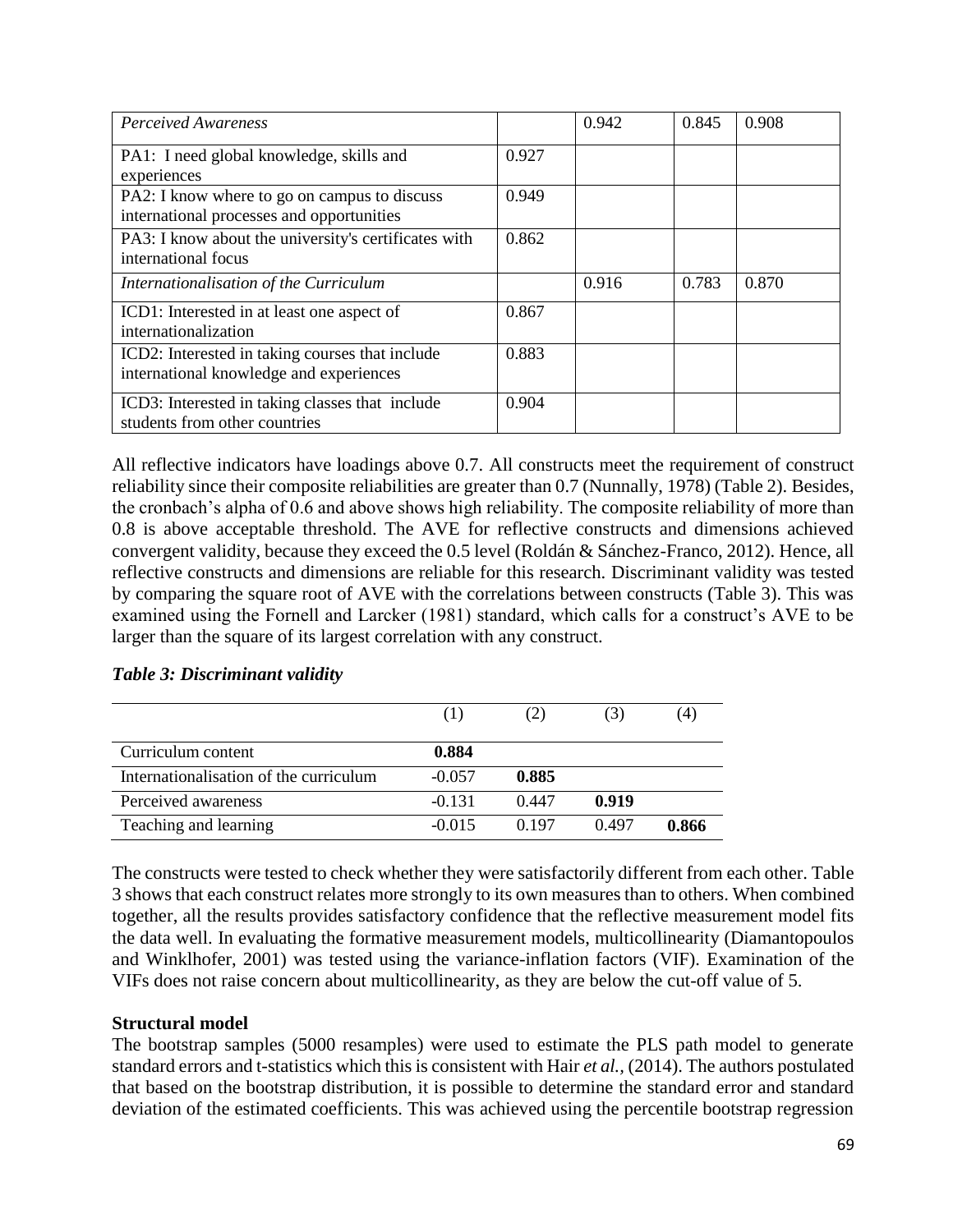95% confidence interval. Hayes (2009) found that when an interval for a mediating effect does not contain zero, the indirect effect is significantly different from zero with a 95% confidence level. All the direct effects in Fig. 2A are significant. The structural model has satisfactory predictive relevance for the internationalisation of curriculum design variable as the results in Table 4 confirm ( $Q2 =$ 0.16). The results confirm that the structural model have satisfactory predictive relevance for the two endogenous variables (perceived awareness and the internationalisation of curriculum design). In testing the mediation hypotheses H1 and H2, the authors used an application of the analytical approach that Hayes, Preacher, and Myers (2011) described. Figure 2A shows the total effects of curriculum content (d) and teaching and advising (e) on internationalisation of the curriculum.

**B. Model with mediated effects**  Hypothesized relationship \*\*\*  $p < 0.001$ , \*\*  $p < 0.01$ , \*  $p < 0.05$ , ns = not Non-hypothesized relationship significant (based on t (499), one-tailed test) Curriculum Content Internationalisation of the Curriculum  $R^2 = 0.214$ Teaching & Advising Curriculum Content Perceived Awareness  $R^2 = 0.263$ Internationalisation of the Curriculum  $R^2 = 0.231$ Teaching & Advising  $d = 0.233***$  $e= 0.141**$  $H1 = CC \rightarrow PA \rightarrow IoC = a*c$  $H2 = TA$  PA  $\rightarrow$  IoC =  $b$ <sup>\*</sup>c  $a = 0.011$  ns  $b = 0.493***$  $c = 0.434***$  $d' = 0.227***$  $e' = -0.073$  ns

#### **A. Model with total effects**

#### *Figure 2: Summary of mediating effect tests*

In testing the mediation hypotheses, the authors followed the bootstrapping process (Preacher  $\&$ Hayes, 2008). In accordance with Hayes (2009), this study's 5000 resamples generated 95%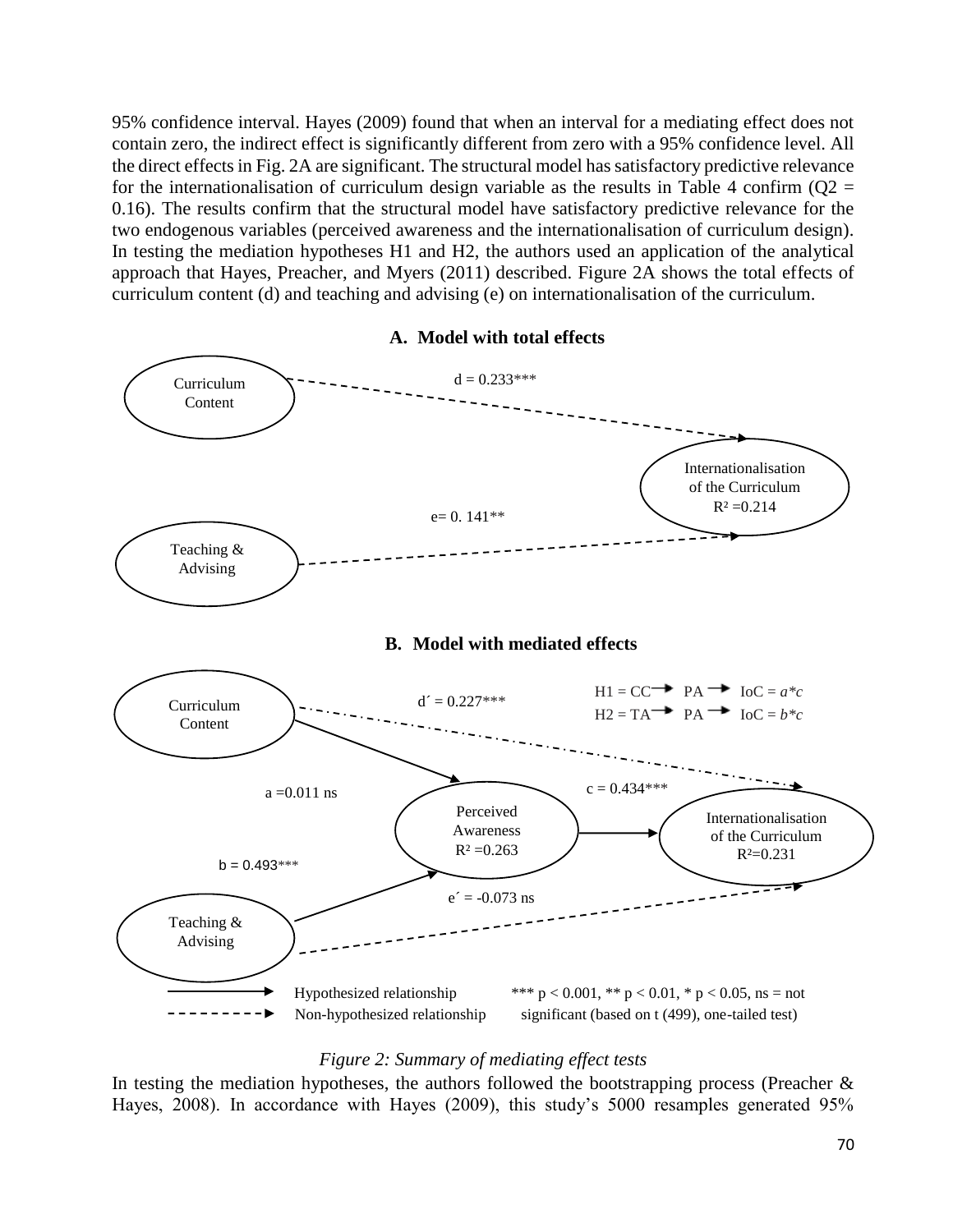confidence intervals (percentile) for the mediator. As figure 2A, Table 4 and 6 show, curriculum content has a significant total effect on internationalisation of the curriculum ( $d = 0.233$ ;  $t = 3.756$ ). However, when perceived awareness is added as a mediator (Figure 2B), the significance of curriculum content to internationalisation of the curriculum reduces ( $d' = 0.227$ ). This indicates that perceived awareness partially mediates the relationship between curriculum content and internationalisation of the curriculum. As a result, Hypothesis 1 is supported.

| Effects on endogenous variables                                                                                                 | <b>Direct</b><br>effect | t-Value<br>(bootstrap) | Percentile 95% confidence<br>interval | Explained<br>variance |
|---------------------------------------------------------------------------------------------------------------------------------|-------------------------|------------------------|---------------------------------------|-----------------------|
| Perceived Awareness                                                                                                             |                         |                        |                                       |                       |
| $(R^2 = 0.263/Q^2 = 0.216)$                                                                                                     |                         |                        |                                       |                       |
| $\bullet$ Curriculum Content (a)                                                                                                | $0.011$ ns              | 0.215                  | $[-0.081, 0.111]$ Nsig                | 0.1%                  |
| • Teaching $&$ Advising (b)                                                                                                     | $0.493***$              | 13.292                 | $[0.426, 0.562]$ Sig                  | 0.4%                  |
| Internationalisation of the                                                                                                     |                         |                        |                                       |                       |
| curriculum                                                                                                                      |                         |                        |                                       |                       |
| $(R^2=0.231/Q^2=0.156)$                                                                                                         |                         |                        |                                       |                       |
| $\bullet$ Perceived Awareness (c)                                                                                               | $0.434***$              | 7.123                  | $[0.315, 0.546]$ Sig                  | 4.2%                  |
| •Curriculum content $(d')$                                                                                                      | $0.227***$              | 4.129                  | $[0.124, 0.331]$ Sig                  | 12.3%                 |
| • Teaching & Advising $(e')$                                                                                                    | $-0.073$ ns             | 1.030                  | $[-0.206, 0.055]$ Nsig                | 2.0%                  |
| ***p <0.001, **p <0.01 (based on t(4999), one-tailed test) t(0.01.4999) = 2.33, t(0.001,4999) = 3.09 Sig. denotes a significant |                         |                        |                                       |                       |
| direct effect at 0.05. Nsig. denotes a non-significant direct effect at 0.05.                                                   |                         |                        |                                       |                       |

**Table 4: Effects on endogenous variables**

Table 5 shows the indirect effect of curriculum content on internationalisation has a point estimate of 0.05 (a\*c). The mediating effect of perceived awareness on curriculum content is applicable to students in Malaysian private universities. The significant total effect of curriculum content on internationalisation of the curriculum (but not on perceived awareness,  $(a = 0.011)$ ) means that in Malaysian universities, whether students are aware they are being internationalised or not; a curricula with internationalisation elements will help in training students to develop the knowledge and skills that will equip them to function in a multi-national environment. This is consistent with Mazzarol and Soutar (2002) who believe that in seeking to internationalise the curriculum, there is the need to highlight relevant curriculum that addresses how students from different nationalities and economic backgrounds respond to the world.

Teaching and advising has a significant total effect on internationalisation of the curriculum ( $e = -$ 0.141;  $t = 2.494$ ) (Figure 2A). However, when perceived awareness is introduced as a mediator, teaching and advising no longer has a significant direct effect on internationalisation of the curriculum (e´-0.073, t=1.030) (Figure 2B and Table 5). Consequently, perceived awareness fully mediates the influence of teaching and advising on internationalisation of the curriculum. Therefore Hypothesis 2 is supported. The direct effect  $(b * c)$  has a point effect of 0.21 (Table 5). This result is consistent with the study of Geijsel *et al.,* (2009); Goddard *et al.,* (2000) and Wheatley, (2002) who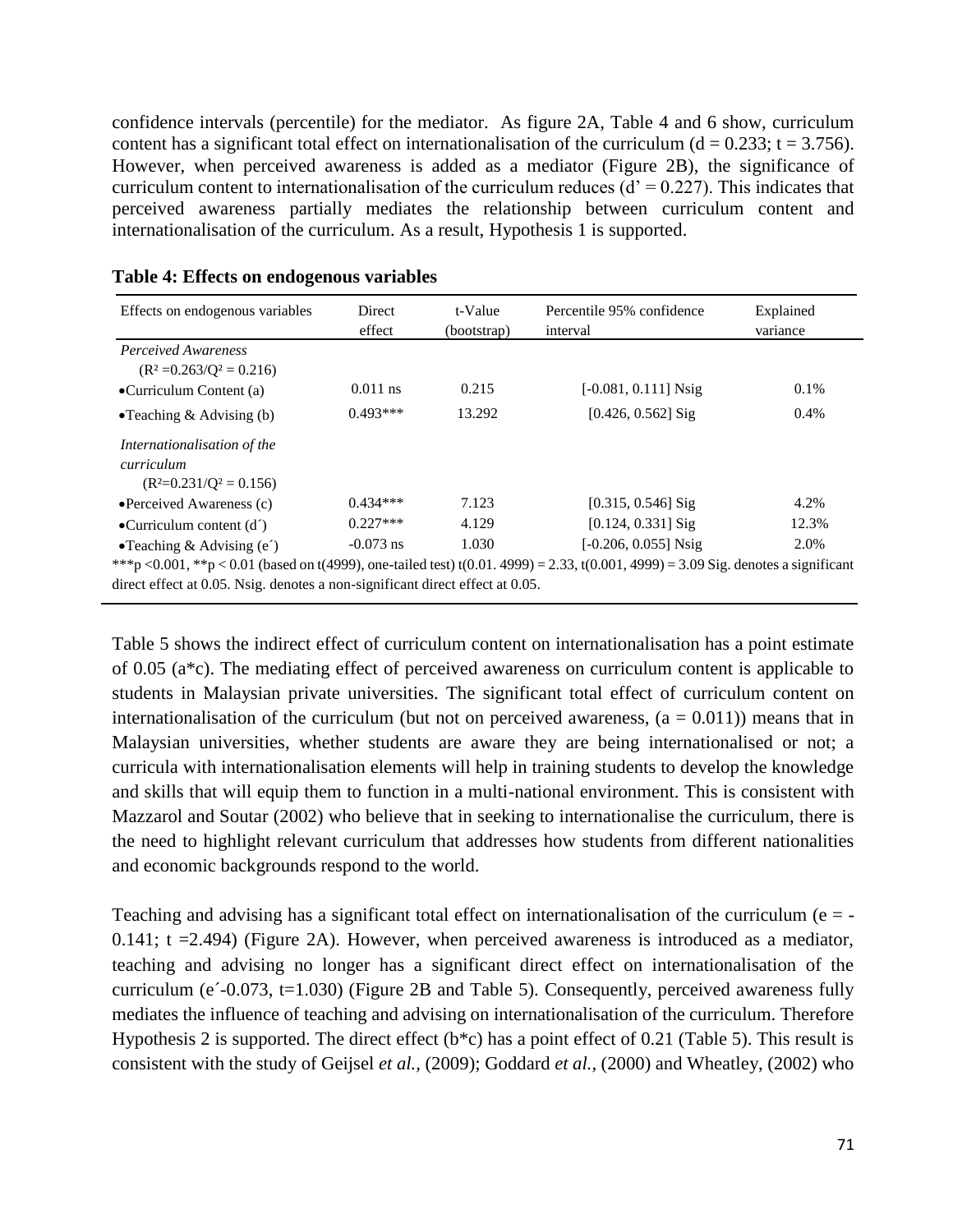believed that effectiveness of the teacher positively influences teachers' engagement in professional learning activities and consequently enriches the quality of instruction.

|                           | Total effect               |                     | Direct effect to     |          | Indirect effects                                     |       |
|---------------------------|----------------------------|---------------------|----------------------|----------|------------------------------------------------------|-------|
|                           |                            | PA                  | <b>IoC</b>           | Estimate | Bootstrapping 95% confidence intervals<br>Percentile |       |
|                           |                            |                     |                      |          |                                                      |       |
|                           |                            |                     |                      |          | Lower                                                | Upper |
| $CC \rightarrow DC$       | $0.233***(3.76)$           |                     |                      |          |                                                      |       |
| $TA \rightarrow I_0C$     | $0.141**$ (2.49)           |                     |                      |          |                                                      |       |
| CC                        |                            | $0.011$ ns $(0.24)$ | $0.227***(4.13)$     |          |                                                      |       |
| TA                        |                            | $0.493***(7.12)$    | $-0.073$ ns $(1.03)$ |          |                                                      |       |
| PA                        |                            |                     | $0.434***(7.12)$     |          |                                                      |       |
|                           | $H1 = CC$ $PA$ $DC = a *c$ |                     |                      | 0.05     | $-0.081$                                             | 0.111 |
| $H2 = TA$ $PA$ $Q = b *c$ |                            |                     |                      | 0.21     | 0.426                                                | 0.562 |

#### **Table 5: Summary of mediating effect tests**

*Notes:* PA, perceived awareness, TA, teaching and advising; CC, curriculum content; Ioc, internationalisation of the curriculum. 5000 bootstrap samples.

 $*p < 0.05$ ;  $**p < 0.01$ ;  $***p < 0.001$ . nsNot significant; t values in parentheses.

# **Best Practices in Introducing Internationalisation Elements into the Curriculum**

# **Results of Descriptive Analysis**

In the survey, students were asked some questions in order to identify best practices in introducing internationalisation elements into the curriculum. The results are therefore represented below:

1. Interest in pursuing a program offered by the university which would allow students to earn an "international certification" with their qualification.

|                                      | Frequency | $\frac{9}{0}$ |
|--------------------------------------|-----------|---------------|
| Definitely                           | 192       | 52.7          |
| Possibly-would need more information | 161       | 44.2          |
| Not sure/Not applicable              |           | 3.O           |

#### *Table 6: Willingness to earn an International Certification*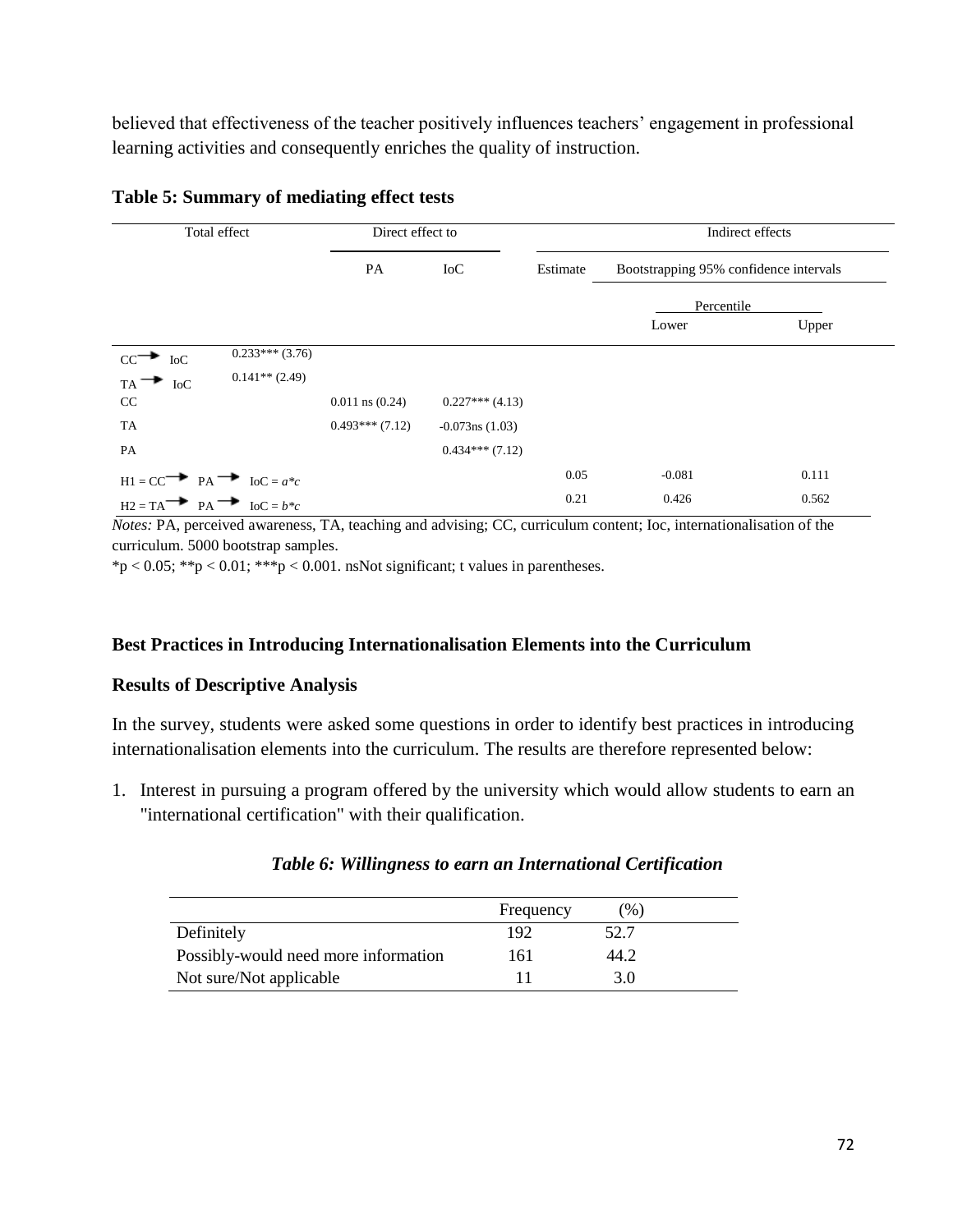

In terms of willingness to pursue a program offered by the university which would allow them to earn an "international certification" with their qualification, 52.7% of the respondents indicated 'interested to definitely take up such opportunity'. 44% of the respondents expressed that there is a possibility in pursuing such a program, but they would need more information while 3% are not sure of utilising such opportunity.

2. The International certificate that is most appealing to students

| International certificates                               | Frequency | (% ) |
|----------------------------------------------------------|-----------|------|
| An "international track" through the curriculum- list of | 28        | 7.7  |
| electives with international content to choose from      |           |      |
| An "international track" through major-special courses   | 162       | 44.5 |
| with international content                               |           |      |
| Inter-disciplinary program with core requirements and    | 54        | 14.8 |
| electives, including language study and study abroad     |           |      |
|                                                          |           |      |
| Receiving dual degree from university and an             | 120       | 33.0 |
| institution abroad after spending equal time studying    |           |      |
| at both locations                                        |           |      |

# **Table 7: International Certificate that is most appealing**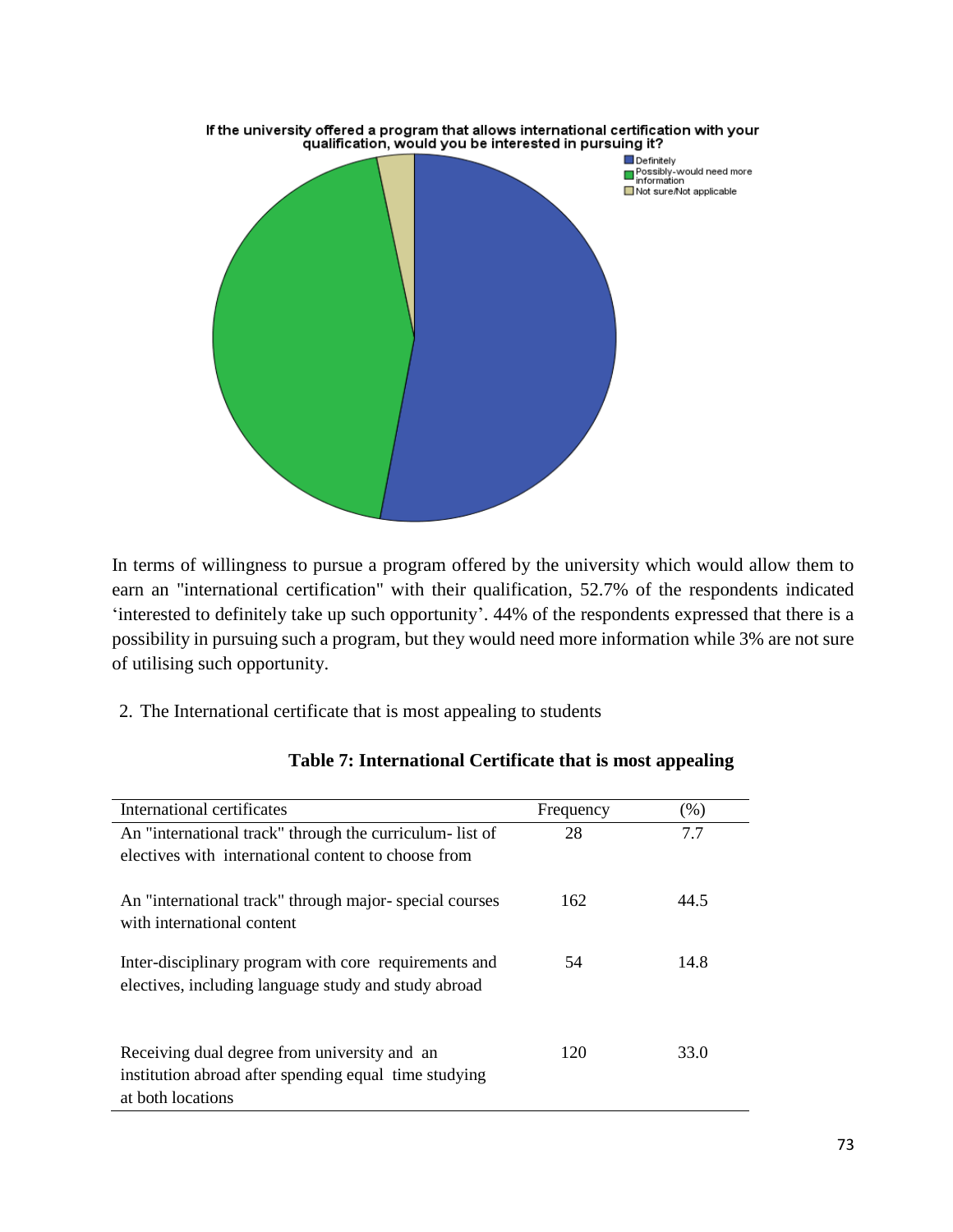

With regards to the International certificate that is most appealing to students*, an "international track" through major- special courses with international content* was the most important option with the highest percentage of 44.5%. This was followed by *receiving dual degree from the university and an institution abroad after spending equal time studying at both locations with 33%.* The third most appealing international certification is the '*inter-disciplinary program with core and electives, including language study and study abroad* with 14.8% and the last factor with 7.7% is *an "international track" through the curriculum- list of electives with international content to choose from*.

3. The form of internationalisation strategy/policy that is most appealing to students.

| Internationalisation Strategy/Policy                                                    | Frequency | $(\%)$ |
|-----------------------------------------------------------------------------------------|-----------|--------|
| Integrating student mobility into academic<br>requirements (study, internships, et al). | 52        | 14.3   |
| International student exchanges                                                         | 85        | 23.4   |

# **Table 8: Most appealing internationalisation strategy/policy**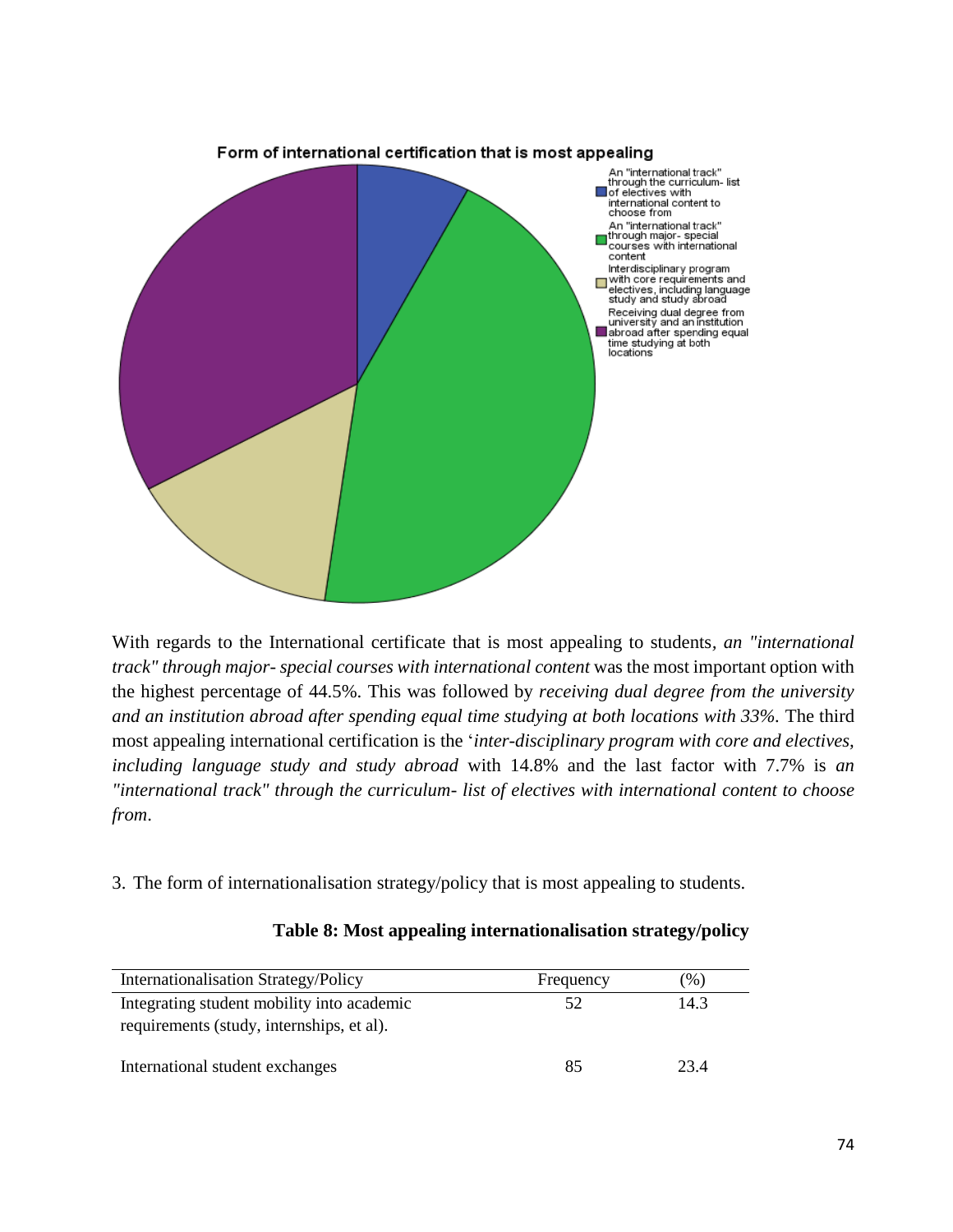| Strengthening international/inter-cultural<br>content of curriculum            | 24 | 6.6  |
|--------------------------------------------------------------------------------|----|------|
| Joint and dual/double degree programmes                                        | 37 | 10.2 |
| Using international or inter-cultural case studies                             | 32 | 8.8  |
| Organising international field work or<br>study tours                          | 21 | 5.8  |
| Encouraging students to have work/study<br>abroad/service learning experiences | 78 | 21.4 |
| Hosting international scholars and<br>visiting experts                         | 16 | 4.4  |
| Offering foreign academic programmes<br>in your institution                    | 7  | 1.9  |
| International research collaboration                                           | 12 | 3.3  |



In terms of the form of internationalisation strategy/policy that is most appealing to students, the table above shows that 23.4% were interested in *International student exchanges*, followed by *encouraging students to have work/study abroad/service learning experiences and integrating student mobility into academic requirements (study, internships)* with 21.4% and 14.3%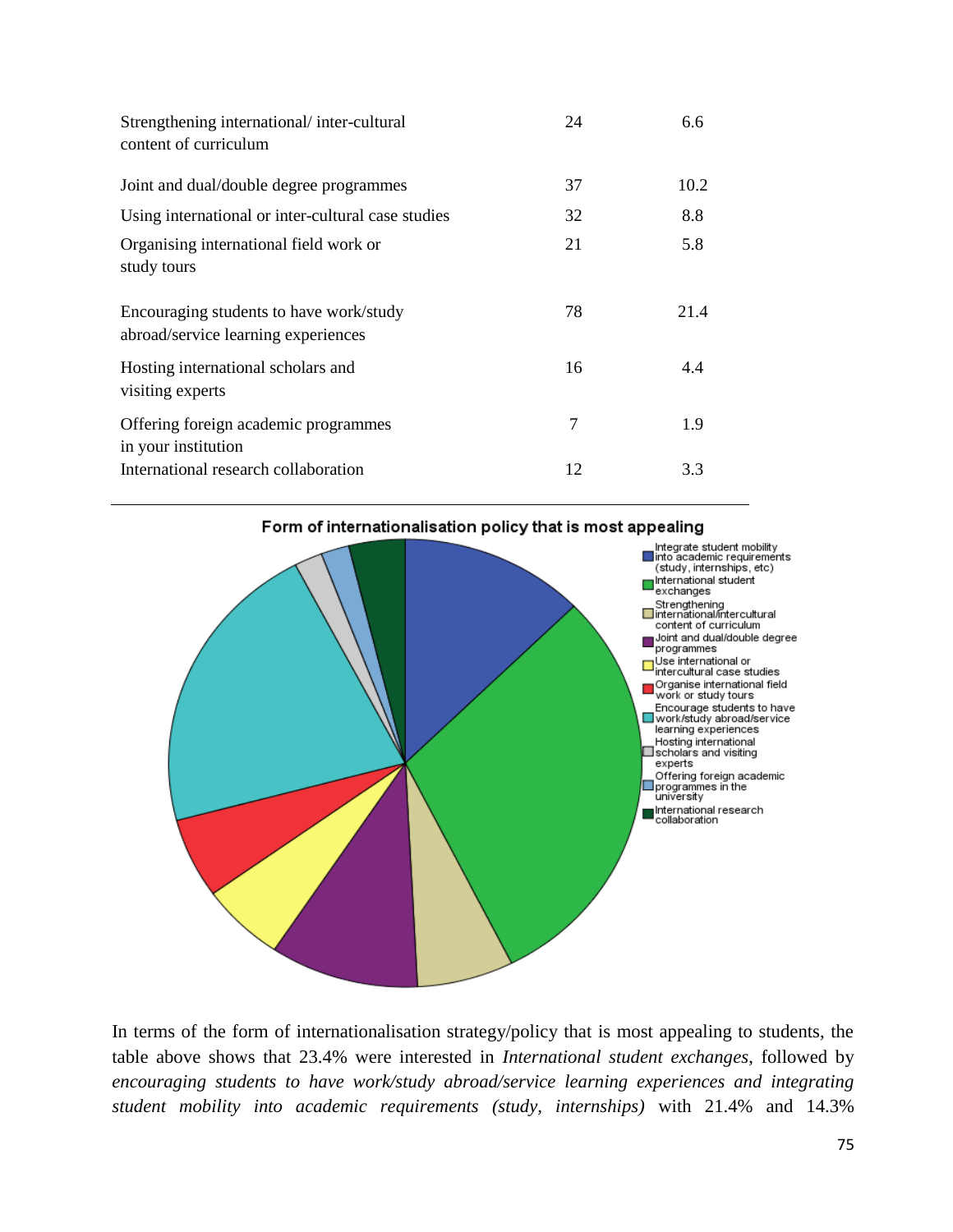respectively. 10.2% of students wanted a joint and dual/double degree programmes while 8.8% prefers the use of international or inter-cultural case studies in class. Furthermore, *strengthening international/inter-cultural content of curriculum made up* 6.6%, with 5.8% preferred the universities to organise international field work or study tours. 4.4% favour hosting international scholars and visiting experts. Only 3.3% of students' opted for International research collaboration while 1.1% prefer offering foreign academic programmes in their institutions.

# **Discussions and concluding comments**

Statistical results reveal that students in Malaysian universities believe curriculum content and teaching and advising positively affect internationalisation. This means that the more international the curriculum, the higher the rate at which students could be internationalised. Consequently, internationalisation should not be limited to programmes with international subjects alone, but should be spread among and across all faculties. Since the content of the curriculum needs to be strengthened, universities could achieve this by the use of international or inter-cultural case studies in class as well as integrating student mobility into academic requirements. This could be in the form of internships where students get to work with employers for a stipulated period, in order to experience firsthand how it feels to work in a typical multi-cultural environment. Additionally, organising international field work and study tours could go a long way in strengthening the content of the curriculum.

Another recommendation would be the provision of regular formal training on internationalisation for all academic staff. The training has to be objective-driven and take the international context of the curriculum into account. These trainings should be fixed in order to guarantee the needed competencies of academic staff as well as to promote consistency. Additionally, the university should provide opportunities for lecturers to be more exposed to the vagaries and requisite dynamics of the globally, competitive needs of international training dimension. This could be in form of allowing lecturers to teach in other faculties or in other countries. This is a great way of exposing them and not restricting them to one particular area and in essence, encouraging cross-fertilisation of ideas across board and engendering collaborative and inter-disciplinary research paradigm. When lecturers are restricted to one area, they tend to think that they are restricted to that area and therefore their experiences are also restricted to that area. Making lecturers more internationalized by sending them abroad or teaching in another faculty could lead to more exposure and broadening of their horizons. Besides, universities need to boost staff collaboration with other universities, thereby enriching the quality, effectiveness, functionality and standard of teaching. Although online interaction is being done, it should be taken a step further by encouraging face-to-face interaction whereby the universities' staff need to travel to meet staff from other countries and vice-versa.

Results of the descriptive analysis show International student exchange is the most favourable form of internationalisation strategy/policy that is most appealing to students, followed by encouraging students to have work/study abroad/service learning experiences. [Liston \(2002\)](http://www.emeraldinsight.com/journals.htm?issn=0307-4803&volume=108&issue=1/2&articleid=1585503&show=html#idb23) found that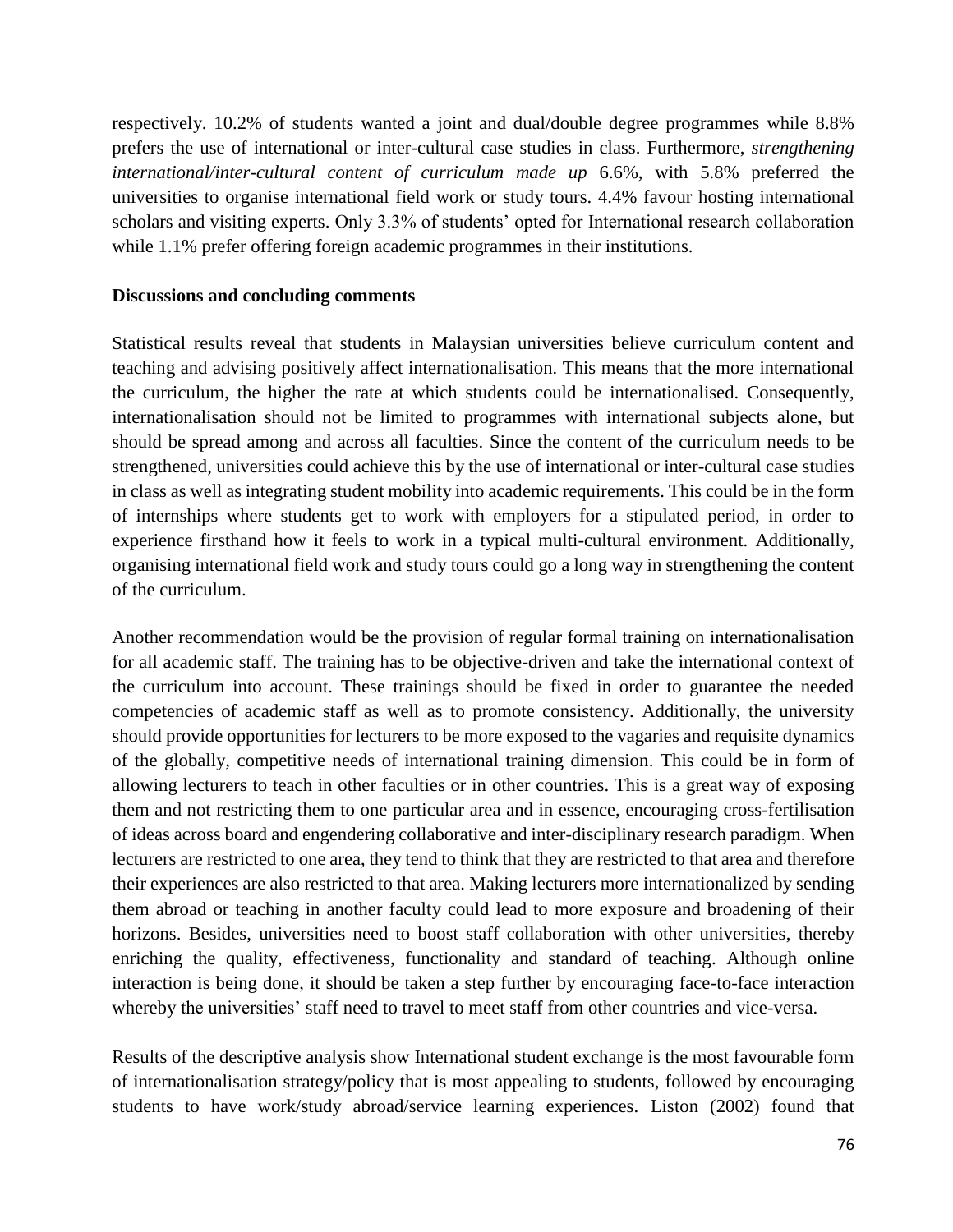"internationalisation does not only presume the understanding of other cultures, but also the ability to see oneself and one's culture in the eyes of the other". Thus, international student exchange is capable of fostering international peace, cohesion and integration amongst students and teach racial tolerance, expand the growing frontiers of international knowledge, enhance multicultural diversity and prepare the mind of students to becoming global citizens capable of living and working anywhere in the world as situations and opportunity permit. Universities should therefore encourage students to study abroad as international experience plays a significant role in educating future generations of professionals about other cultures for better interaction in today's increasingly global age. [Patton \(2003\),](http://www.emeraldinsight.com/journals.htm?issn=0307-4803&volume=108&issue=1/2&articleid=1585503&show=html#idb30) summarized this perfectly when he postulated that such international awareness should include exchange programs, presentations held by foreign Professors or specialists, involvement of international students and staff in local activities, development of global networks and opportunities for students and their Professors to take part in community development activities as well as working together on research projects. By so doing, universities will be in a better position to develop graduates who are globally aware and inter-culturally competent without fear of cultural ostracism or racial discrimination.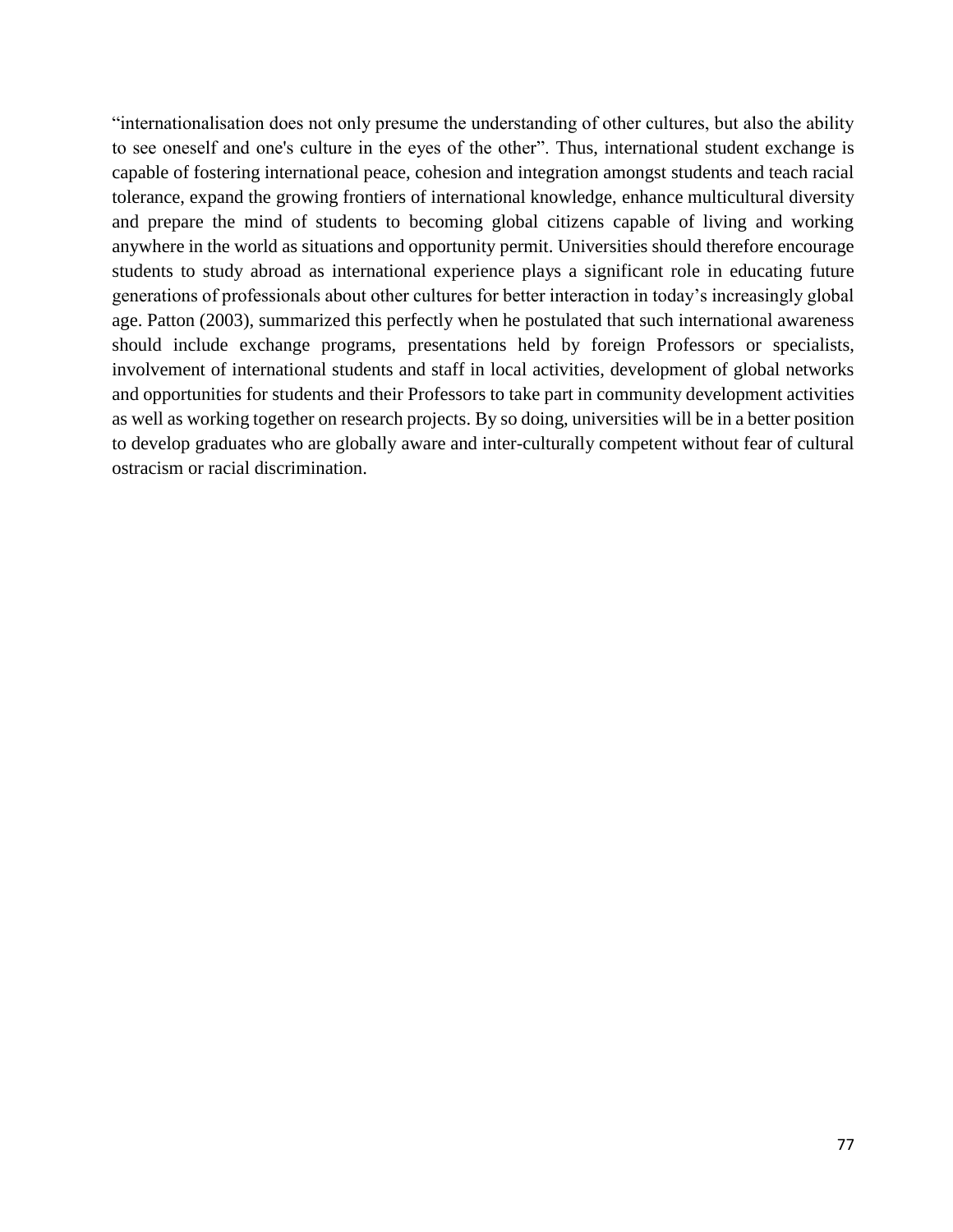#### **References**

- AACSB (Association to Advance Collegiate Schools of Business International). (2011). Globalization of Management Education: Changing International Structures, Adaptive Strategies, and the Impact on Institutions, Emerald Group Publishing Limited, Bingley.
- Absalom, M., Vadura, K. (2006), "Student perceptions of internationalization of the curriculum: an Australian case study", Arts and Humanities in Higher Education, Vol. 5 No.3, pp.317-34.
- Ariffin, A. A., Ahmad, A. H., Ahmad, M. S. & Ibrahim, M. A. (2008), "Determining decision-making styles and demographic differences in selecting higher education services among Malaysian," International Journal of Business and Society, 9(1), pp.1-18.
- Athiyaman, A. (2001), "A longitudinal analysis of the impact of student satisfaction on attitude toward the university", Proceedings of the Academy of Marketing Studies, Vol. 6 No. 2, pp. 38-44.
- Barroso, C., Cepeda, G., & Rolda´ n, J. L. (2010). Applying maximum likelihood and PLS on different sample sizes: Studies on SERVQUAL model and employee behaviour model. In V. Esposito Vinzi, W. W. Chin, J. Henseler, & H. Wang (Eds.), Handbook of partial least squares: Concepts, methods and applications (pp. 427–447). Berlin: Springer-Verlag.
- Brown, R., Archer, W. and Barnes, J., 2008. Global Horizons and the Role of Employers. Council for Industry and Higher Education. Available from: http://www.voced.edu.au/td/tnc\_99.406. (Accessed 8 February 2015).
- Buch, J., Rhoda, K.L (1995), "Internationalising the business curriculum: teaching by example in finance", Journal of Teaching in International Business, Vol. 6 No.3, pp.73-86.
- Clifford, V. and Montgomery, C. (2011). Ch 1 Introduction: internationalizing the curriculum for global citizenship in higher education. In V. Clifford and C. Montgomery (eds.) Moving towards Internationalisation of the Curriculum for Global Citizenship in Higher Education. Oxford, UK: OCSLD, Oxford Brookes University, pp.13-24.
- Diamantopoulos, A., Winklhofer, H.M., 2001. Index construction with formative indicators: an alternative to scale development. Journal of Marketing Research 38, 269e277.
- Esmail Salehi-Sangari, Tim Foster, (1999) "Curriculum internationalisation: A comparative study in Iran and Sweden", European Journal of Marketing, Vol. 33 Iss: 7/8, pp.760 – 772
- ETP (Economic Transformation Programme Malaysia Report), (2013).
- Ferreira, A., Santoso, A. (2008), "Do students' perceptions matter? A study of the effect of students' perceptions on academic performance", Accounting and Finance, Vol. 48 No.2, pp.209-231.
- Fornell, C., & Larcker, D. F. (1981). Evaluating structural equation models with unobservable variables and measurement error. Journal of Marketing Research (Pre-1986), 18(1), 39.
- Geijsel, F.P., Sleegers, P.J.C., Stoel, R.D., Krüger, M.L. (2009), "The effect of teacher psychological and school organizational and leadership factors on teachers' professional learning in Dutch schools", The Elementary School Journal, Vol. 109 No.4, pp.406-427.
- Geijsel, F.P., Sleegers, P.J.C., Stoel, R.D., Krüger, M.L. (2009), "The effect of teacher psychological and school organizational and leadership factors on teachers' professional learning in Dutch schools", The Elementary School Journal, 109 (4), pp.406-427.
- Goddard, R., Hoy, W.K., Hoy, A.W. (2000), "Collective teacher efficacy: its meaning, measure, and impact on student achievement", American Educational Research Journal, Vol. 37 No.2, pp.479-507.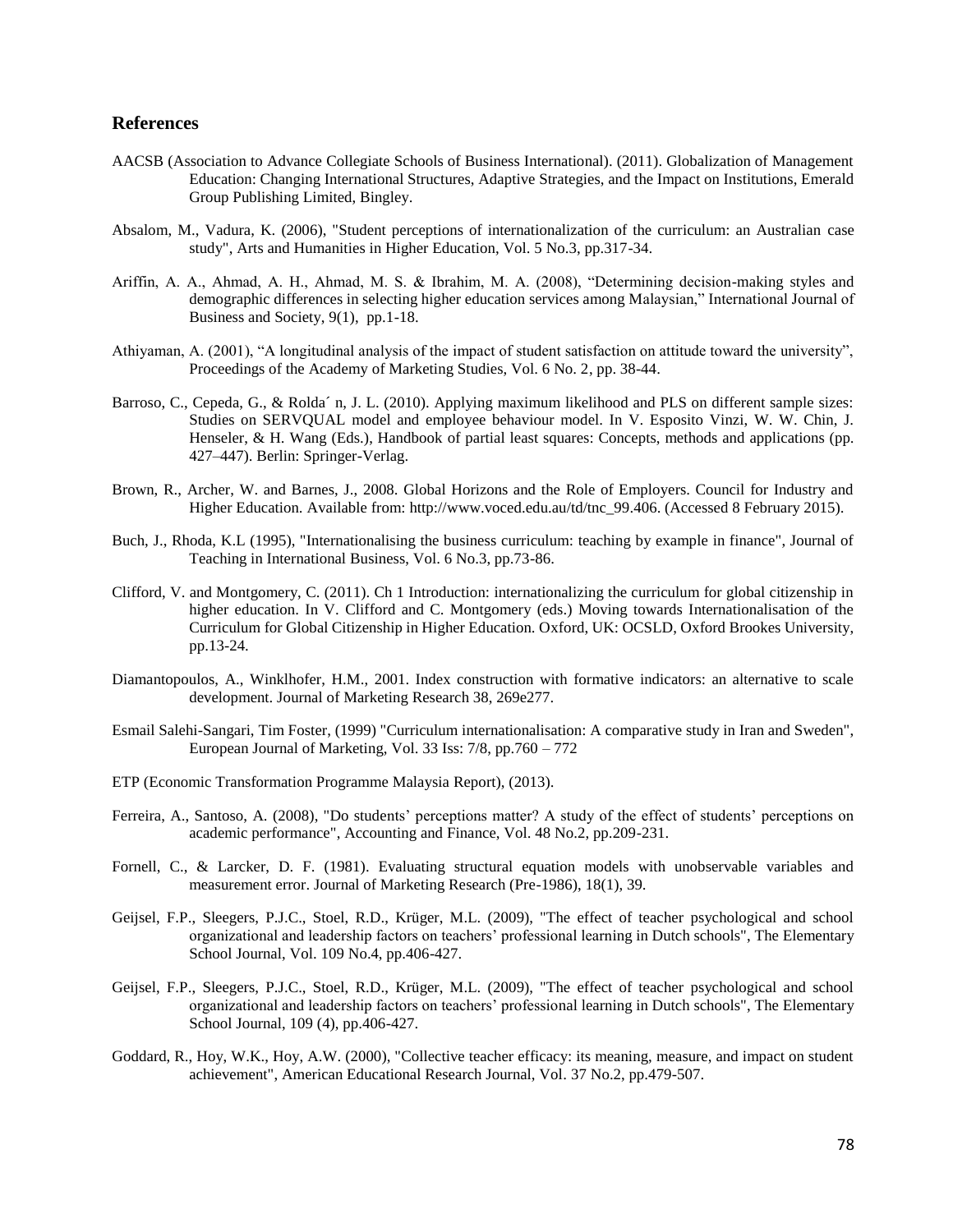- Goddard, R., Hoy, W.K., Hoy, A.W. (2000), "Collective teacher efficacy: its meaning, measure, and impact on student achievement", American Educational Research Journal, 37 9 (2), pp.479-507.
- Green, W. and Mertova, P. (2011). Engaging the gate keepers: Faculty perspectives on developing curriculum for globally responsible citizenship. In V. Clifford and C. Montgomery (eds.) Moving towards Internationalisation of the Curriculum for Global Citizenship in Higher Education. Oxford, UK: OCSLD, Oxford Brookes University, pp.69-92.
- Hair, J. F., Hult, G.T.M; Ringle, C. M., & Sarstedt M. (2014). A primer on partial least squares structural equation modeling (PLS-SEM). Sage Publications, Inc. Thousand Oaks, California.
- Hair, J. F., Ringle, C., & Sarstedt, M. (2011). PLS-SEM: Indeed a silver bullet. Journal of Marketing Theory and Practice, 19(2), 139–152.
- Hair, J. F., Sarstedt, M., Ringle, C. M., & Mena, J. A. (2012). An assessment of the use of partial least squares structural equation modeling in marketing research. Journal of the Academy of Marketing Science, 40, 414–433.
- Hayes, A. F. (2009). Beyond Baron and Kenny: Statistical mediation analysis in the new millennium. Communication Monographs, 76(4), 408–420.
- Hayes, A. F., Preacher, K. J., & Myers, T. A. (2011). Mediation and the estimation of indirect effects in political communication research. In E. P. Bucy & R. L. Holbert (Eds.), The Sourcebook for Political Communication Research. Methods, Measures, and Analytical Techniques (pp. 434–465).
- Henseler, J., Ringle, C. M., & Sinkovics, R. R. (2009). The use of partial least squares path modeling in international marketing. Advances in International Marketing, 20, 277–320.
- Hill, Y., Lomas, L. and MacGregor, J. (2003), "Students' perceptions of quality in higher education", Quality Assurance in Education, Vol. 11 No. 1, pp. 15-20.
- Jiang, N and Carpenter, V. (2013). A case study of issues of strategy implementation in internationalization of higher education. International Journal of Educational Management. Vol. 27 No 1, pp 4-18.
- Kenny, C. (2012), "Get an MBA, save the world if you want to work in international development, go work for a big, bad multinational company", Foreign Policy, May/June, available at: www.foreignpolicy.com/articles/2012/04/23/get\_an\_mba\_save\_the\_world?page=0,0 (accessed December 16, 2013).
- Knight, J. (1993) Internationalization: Management Strategies and Issues, International Education Magazine, CBIE, Ottawa.
- Knight, J. (2003), "Needed: updated internationalization definition", International Higher Education, Vol. 33 pp.2-3.
- Knight, J. (2007), "Internationalization: concepts, complexities and challenges", in James, J.F., Altbach, G.P. (Eds),International Handbook of Higher Education, Springer International, Dordrecht, Vol. Vol. 18 pp.207- 27.
- Knight, J. (2007), "Internationalization: concepts, complexities and challenges", in James, J.F., Altbach, G.P. (Eds),International Handbook of Higher Education, Springer International, Dordrecht, Vol. Vol. 18 pp.207- 27.
- Knight, J., 2004. Internationalization remodelled: Definition, approaches, and rationales. Journal of Studies in International Education, 8 (1), 5-31.
- Kwok, C.Y., Arpan, J. and Folks, Jr, W.R. (1995), ``A global survey of international business education in the 1990s", Journal of International Business Studies, Vol. 25 No. 3, pp. 605-23.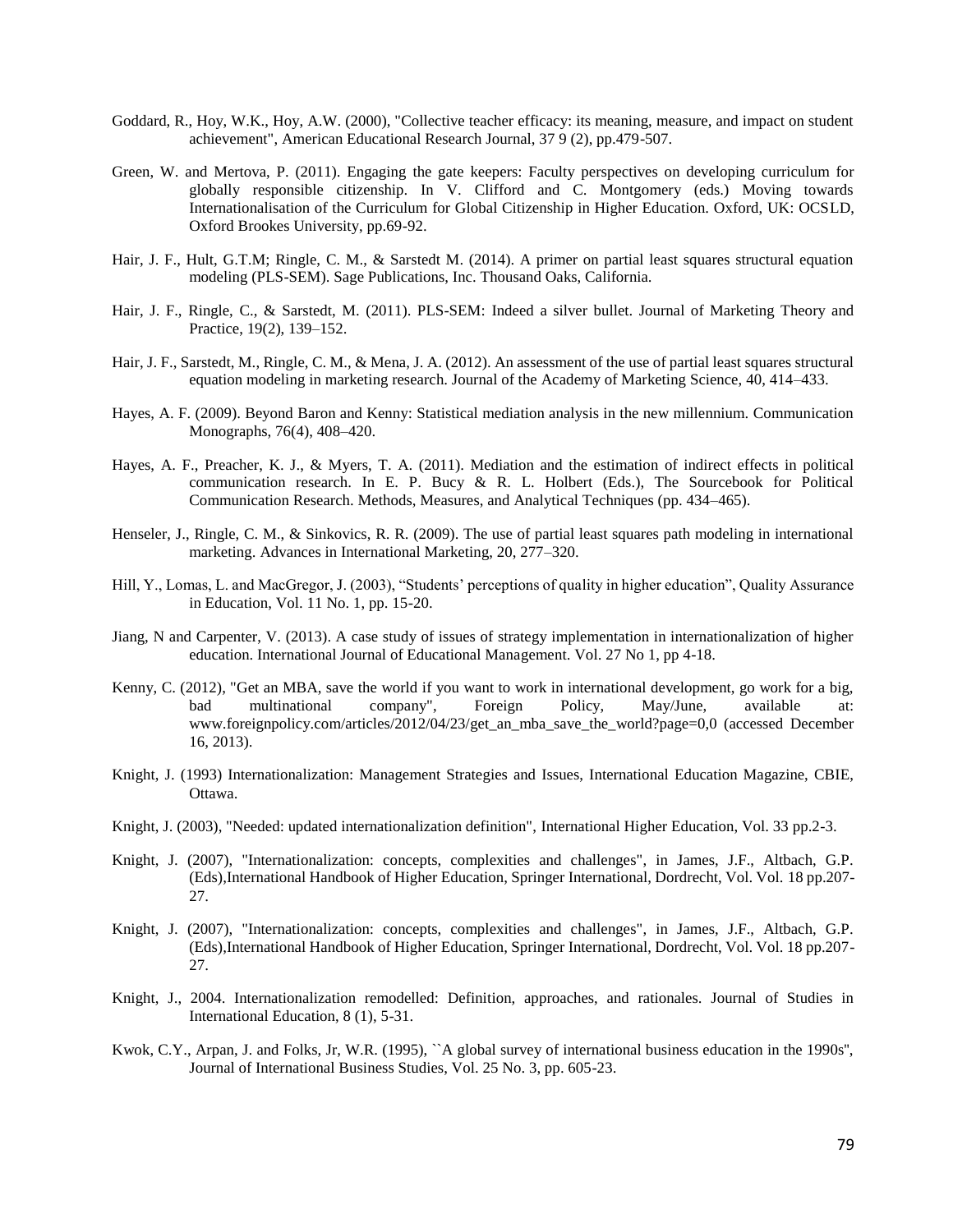- Leask, B. (1999). Internationalisation of the Curriculum: Key challenges and strategies. "The State of the Art in Internationalising the Curriculum - International Perspectives" Seminar in association with 'International Education: the Professional Edge" 1999 Australian International Education Conference: IDP Education Australia, Fremantle.
- Liston, C. (2002), Transforming the Quality of International Education: Evaluating Reviews of Offshore Programs, International Diversity Association.
- Maringe, F. (2009), "Strategies and challenges of internationalization in HE: an exploratory study of UK universities", International Journal of Educational Management, Vol. 23 No.7, pp.553-63.
- Martin, J., Heppard, K., Green, S. (2011), "Taking international business education programs and pedagogy to new heights: fundamental questions for educators and students", Business Horizons, Vol. 54 No.4, pp.355-363.
- Mazzarol, T. and Soutar, G. (2002), "'Push-pull' factors influencing International student destination choice", International Journal of Education Management, Vol. 16 No. 2, pp. 82-90.
- Ministry of Higher Education, Malaysia (MOHE) (2011). The National Higher Education Action Plan Phase 2 (2011 2015). The National Higher Education Strategic Plan Beyond 2020.
- Newmann, F.M. (1993), "Beyond common sense in educational restructuring: the issues of content and linkage", Educational Researcher, Vol. 22 No. 20, pp. 4-13.
- Nunnally, J. (1978). Psychometric Theory.New York: McGraw-Hill.
- Patton, M. (2003), Citizen of the World, Change Magazine Press, New York, NY, pp.36-68.
- Paul, C., Michael, J., Matthias, O., Bengt, N., Hanneke, T. and Bernd, W. (2000). Internationalisation at Home. A Position Paper. Drukkerij Raddraaier, Amsterdam. ISBN 90-74721-16-8.
- Preacher, K. J., & Hayes, A. F. (2008). Asymptotic and resampling strategies for assessing and comparing indirect effects in multiple mediator models. Behavior Research Methods, 40(3), 879–891.
- Raimond, P. and Halliburton, C. (1995) Business School Strategies for the Single European Market. Management Learning 26(2), 231-247.
- Randolph, W.A. (2011), "Developing global business capabilities in MBA students", Journal of Management Inquiry, Vol. 20 No.3, pp.223-240.
- Reinartz, W., Haenlein, M., & Henseler, J. (2009). An empirical comparison of the efficacy of covariance-based and variance-based SEM. International Journal of Research in Marketing, 26(4), 332–344.
- Ringle, Christian M., Wende, Sven, & Becker, Jan-Michael. (2014). Smartpls 3.0. Hamburg: SmartPLS. Retrieved from [http://www.smartpls.com](http://www.smartpls.com/)
- Rizvi, F. (2004), "Globalisation and the dilemmas of Australian higher education", Critical Perspectives on Communication, Cultural & Policy Studies, Vol. 23 No.2, pp.33-42.
- Roldán, J. L. and M. J. Sánchez-Franco (2012). 'Variance based structural equation modeling: guidelines for using partial least squares in information systems research'. In M.Mora, O. Gelman, A. Steenkamp and M. Raisinghani (eds), Research Methodologies, Innovations and Philosophies in Software Systems Engineering and Information Systems, pp. 193–221. Hershey, PA: Information Science Reference.
- Shiel, C., 2009. Internationalisation an approach that addresses global employability. Proceedings of the BMAF Conference 2009: Engaging Employers, 28-29 April 2009 Cardiff, Wales.
- Vanessa Quintal and Ian Phau, (2014) "Students' perceptions of an internationalised learning environment", Marketing Intelligence & Planning, Vol. 32 Iss:  $1, pp.89 - 106$